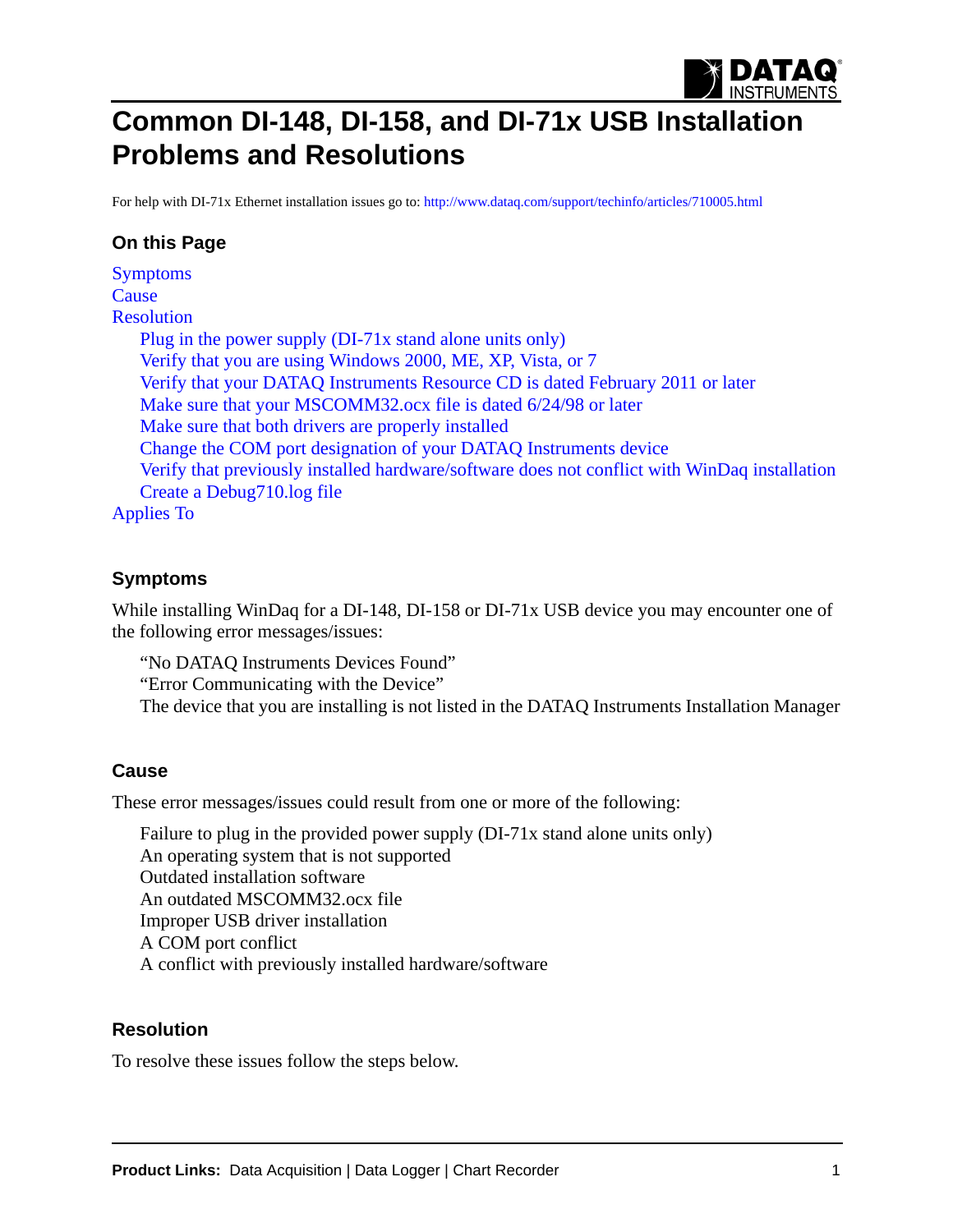

## <span id="page-1-0"></span>**Plug in the power supply (DI-71x stand alone units only)**

If you are installing a DI-71x stand alone device be sure that the power supply (provided with the unit) is plugged in.

Run the WinDaq installation program. Did WinDaq install properly? If not proceed to the next step.

## <span id="page-1-1"></span>**Verify that you are using Windows 2000, ME, XP, Vista, or 7**

Windows 2000, ME, XP, Vista, and 7 are the only Windows operating systems that support USB.

Run the WinDaq installation program. Did WinDaq install properly? If not proceed to the next step.

## <span id="page-1-2"></span>**Verify that your DATAQ Instruments Resource CD is dated February 2011 or later**

[If your CD is dated earlier than February 2011 download the latest revision of WinDaq at: h](http://www.dataq.com/support/upgrades/record/g12level2.php)ttp:// www.dataq.com/support/upgrades/record/g12level2.php.



Run the WinDaq installation program. Did WinDaq install properly? If not proceed to the next step.

## <span id="page-1-3"></span>**Make sure that your MSCOMM32.ocx file is dated 6/24/98 or later**

[MSCOMM32.ocx is found in the Windows directory in the system32 folder](http://www.dataq.com/support/downloads/mscomm32dotocx.zip)  [\(C:\Windows\system32\). A more up-to-date version can be downloaded from the web at h](http://www.dataq.com/support/downloads/mscomm32dotocx.zip)ttp:// www.dataq.com/support/downloads/mscomm32dotocx.zip or on The WinDaq Resource CD-ROM (dated October 2004 or later) in the folder dataq\support\downloads\mscomm32dotocx.zip.

Run the WinDaq installation program. Did WinDaq install properly? If not proceed to the next step.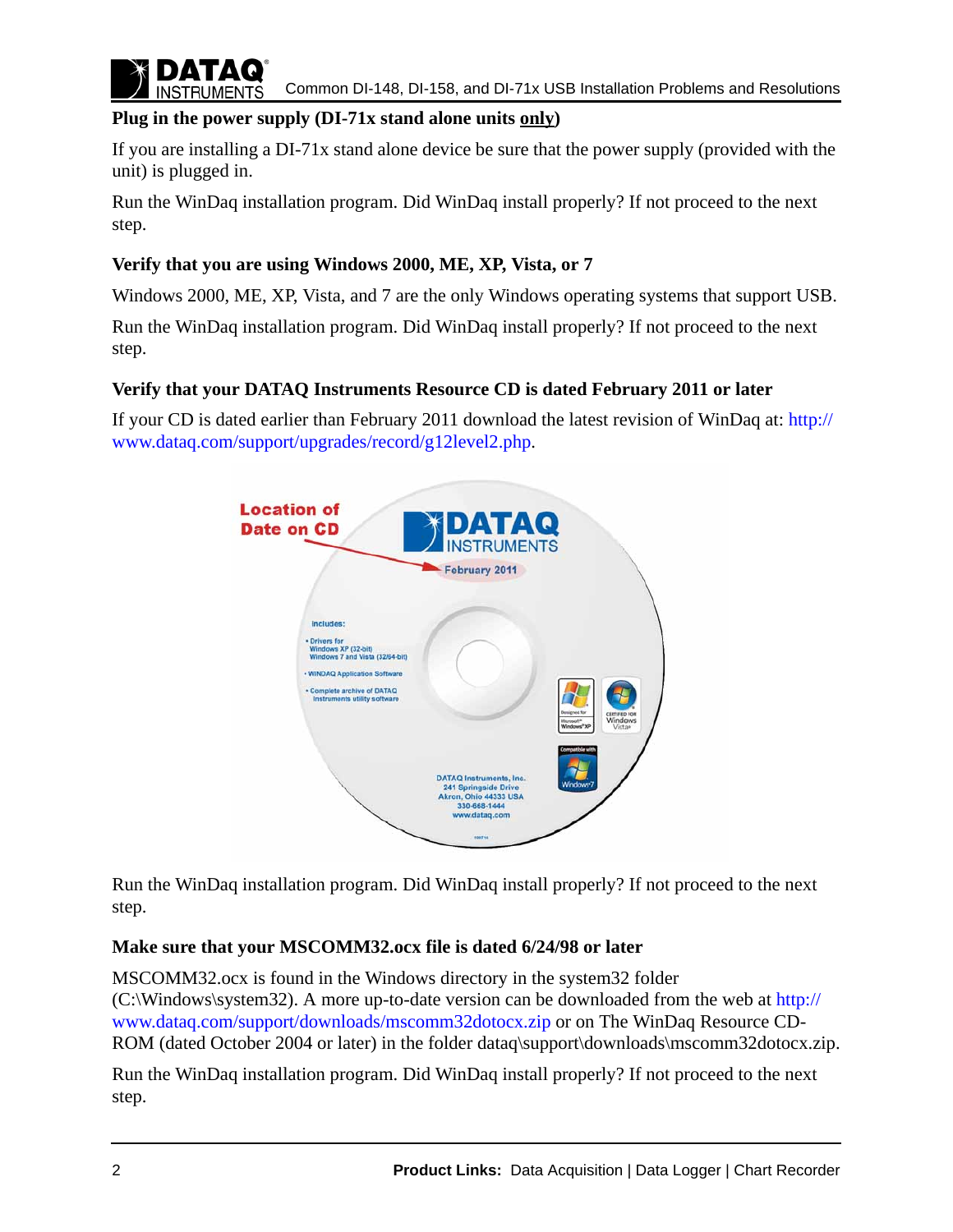

## <span id="page-2-0"></span>**Make sure that both drivers are properly installed**

These USB devices require two drivers to be installed (a USB and a Serial Port driver). Ensure **both** are installed properly:

- 1. If it isn't already, connect the DI-148, DI-158 or DI-71x USB instrument to your PC and apply power if applicable (DI-71x USB stand-alone models require power).
- 2. Go to your desktop and Right-click on the My Computer icon.
- 3. Click on Properties.



- 4. Depending on which Operating System is running on your machine:
	- a. Windows 98 and Windows ME Click on the Device Manager tab.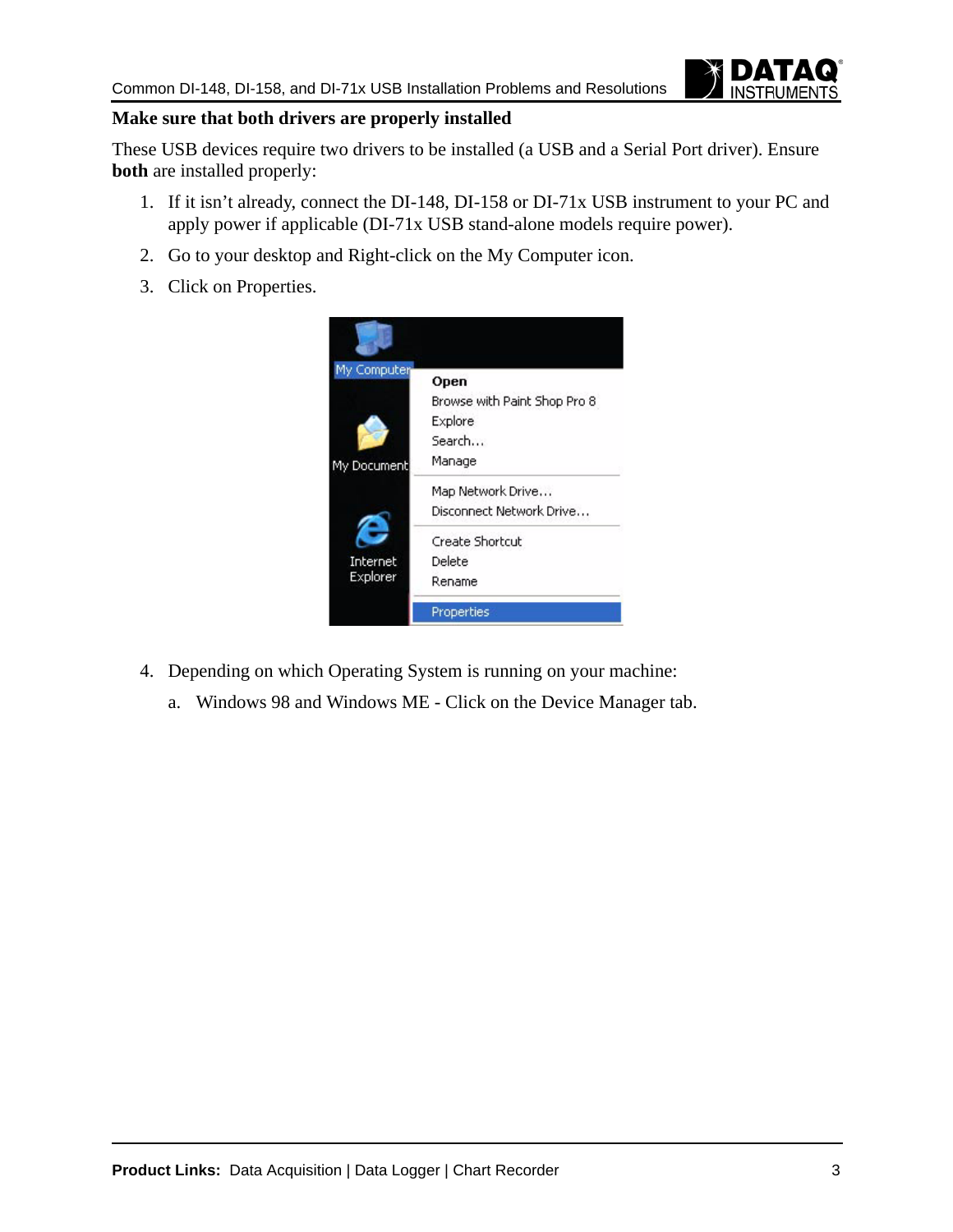

b. Windows 2000 and Windows XP - Click on the Hardware tab, then click the Device Manager button.

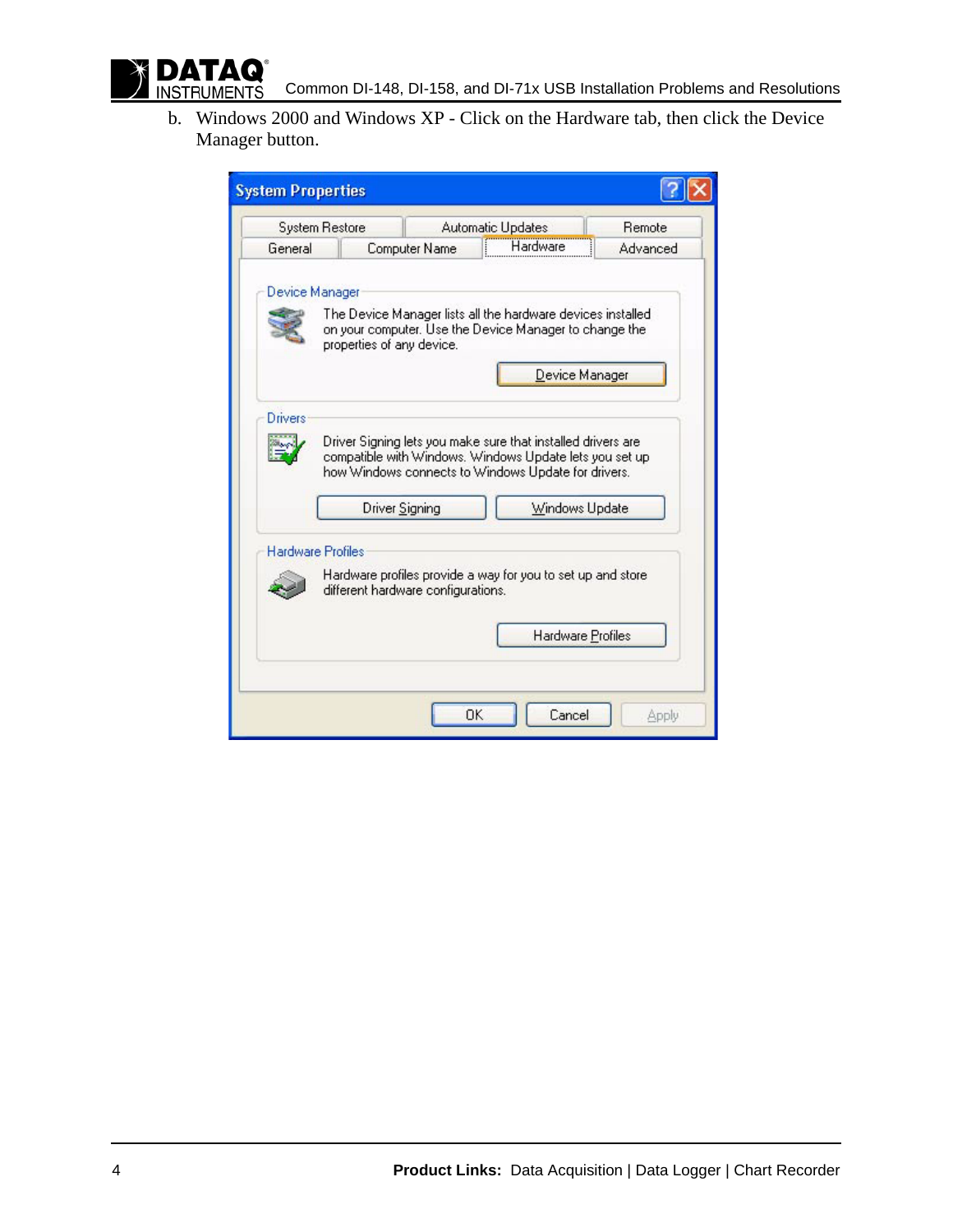

5. Your DI-148, DI-158 or DI-71x USB device should be listed in the Windows Device Manager under either "Ports (COM & LPT)," "Universal Serial Bus controllers," or both.

| Device Manager                                   |  |
|--------------------------------------------------|--|
| Help<br>File<br><b>Action</b><br>View            |  |
| 麘<br>图<br>盯                                      |  |
| Keyboards<br>$\overline{+}$                      |  |
| Mice and other pointing devices                  |  |
| Monitors                                         |  |
| 由 图 Network adapters                             |  |
| 白… Jy Ports (COM & LPT)                          |  |
| – J Communications Port (COM1)                   |  |
| -9<br>Communications Port (COM2)                 |  |
| DATAQ DI158-U (COM13)                            |  |
| Printer Port (LPT1)                              |  |
| <b>R</b> Processors                              |  |
| , Sound, video and game controllers              |  |
| System devices<br>$\overline{+}$                 |  |
| Universal Serial Bus controllers                 |  |
| ఆ pataQ DI158-U                                  |  |
| € Intel(r) 82801AA USB Universal Host Controller |  |
| <del>《 </del> USB Composite Device               |  |
| မွေး USB Root Hub                                |  |
|                                                  |  |

- 6. Right-click on the DATAQ DI-148-U, DI-158-U or DI-710-U device under "Ports (COM & LPT)" and/or "Universal Serial Bus controllers" and select "Uninstall."
- 7. Unplug your DI-148, DI-158, or DI-71x and then plug it back in. This will initiate the "Found New Hardware Wizard."
- 8. Follow the "Found New Hardware Wizard" prompts until driver installation is complete. **The "Found New Hardware Wizard" will appear twice to install both drivers**.

If your DI-148, DI-158 or DI-710 USB unit is not listed in the Windows device manager under "Ports (COM & LPT)" or "Universal Serial Bus controllers" it may appear under "Other Devices" as an "Unsupported Device."



If the device shows up under "Other Devices" as an "Unsupported Device:"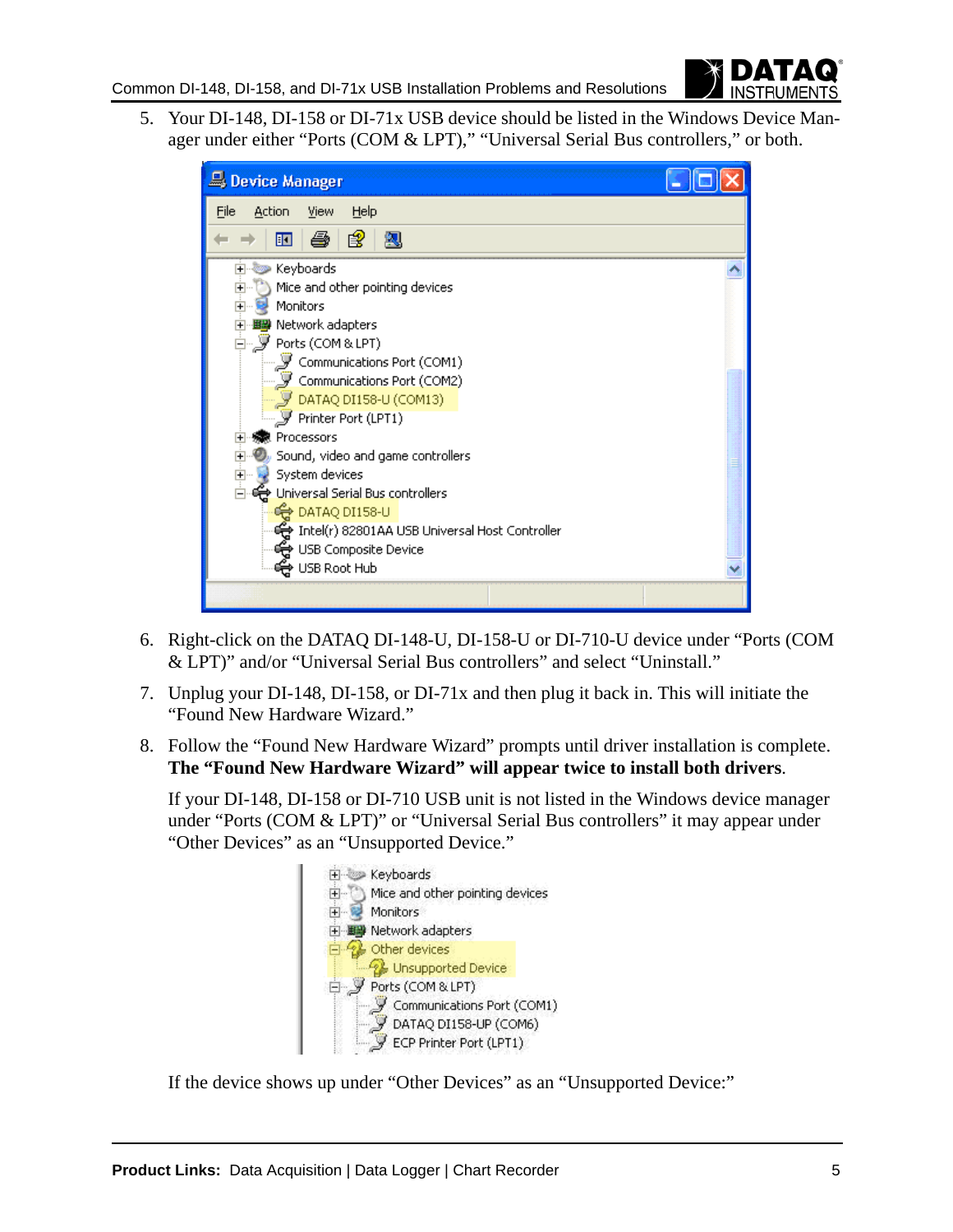

- a. Right-click on the "Unsupported Device" and select "Uninstall."
- b. Unplug your DI-148, DI-158 or DI-71x and then plug it back in. This will initiate the "Found New Hardware Wizard."
- c. Follow the "Found New Hardware Wizard" prompts until driver installation is complete. **The "Found New Hardware Wizard" will appear twice to install both drivers**.

Run the WinDaq installation program. Did WinDaq install properly? If not proceed to the next step.

## <span id="page-5-0"></span>**Change the COM port designation of your DATAQ Instruments device**

Change the COM port designation of your DATAQ Instruments Device to a COM port between 5 and 16. Before you begin, make sure the device is connected to your computer and if applicable, that power is applied (DI-71x stand alone products only).

To change the COM port designation:

- 1. Go to your desktop and Right-click on the My Computer icon.
- 2. Click on Properties.



- 3. Depending on which Operating System is running on your machine:
	- a. Windows 98 and Windows ME Click on the Device Manager tab.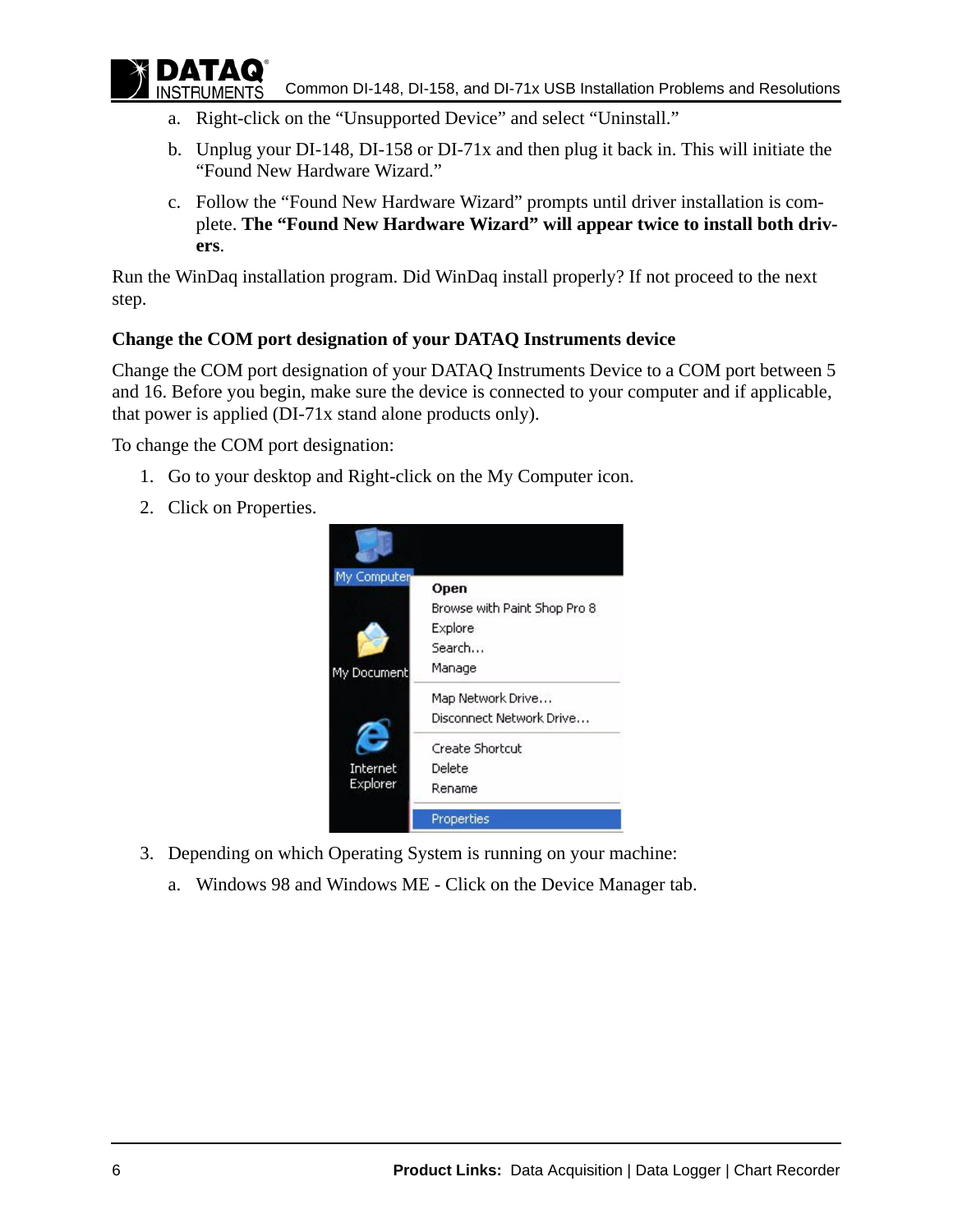

b. Windows 2000 and Windows XP - Click on the Hardware tab, then click the Device Manager button.

| <b>System Properties</b> |                                    |    |                                                                                                                                                                                                  |          |
|--------------------------|------------------------------------|----|--------------------------------------------------------------------------------------------------------------------------------------------------------------------------------------------------|----------|
| <b>System Restore</b>    |                                    |    | Automatic Updates                                                                                                                                                                                | Remote   |
| General                  | Computer Name                      |    | Hardware                                                                                                                                                                                         | Advanced |
| Device Manager           | properties of any device.          |    | The Device Manager lists all the hardware devices installed<br>on your computer. Use the Device Manager to change the<br>Device Manager                                                          |          |
| Drivers                  | <b>Driver Signing</b>              |    | Driver Signing lets you make sure that installed drivers are<br>compatible with Windows. Windows Update lets you set up<br>how Windows connects to Windows Update for drivers.<br>Windows Update |          |
| <b>Hardware Profiles</b> | different hardware configurations. |    | Hardware profiles provide a way for you to set up and store                                                                                                                                      |          |
|                          |                                    |    | Hardware Profiles                                                                                                                                                                                |          |
|                          |                                    | OK | Cancel                                                                                                                                                                                           | Apply    |

4. Find Ports (COM & LPT) and expand by clicking the + box to the left. This shows all COM and LPT ports currently assigned on your computer.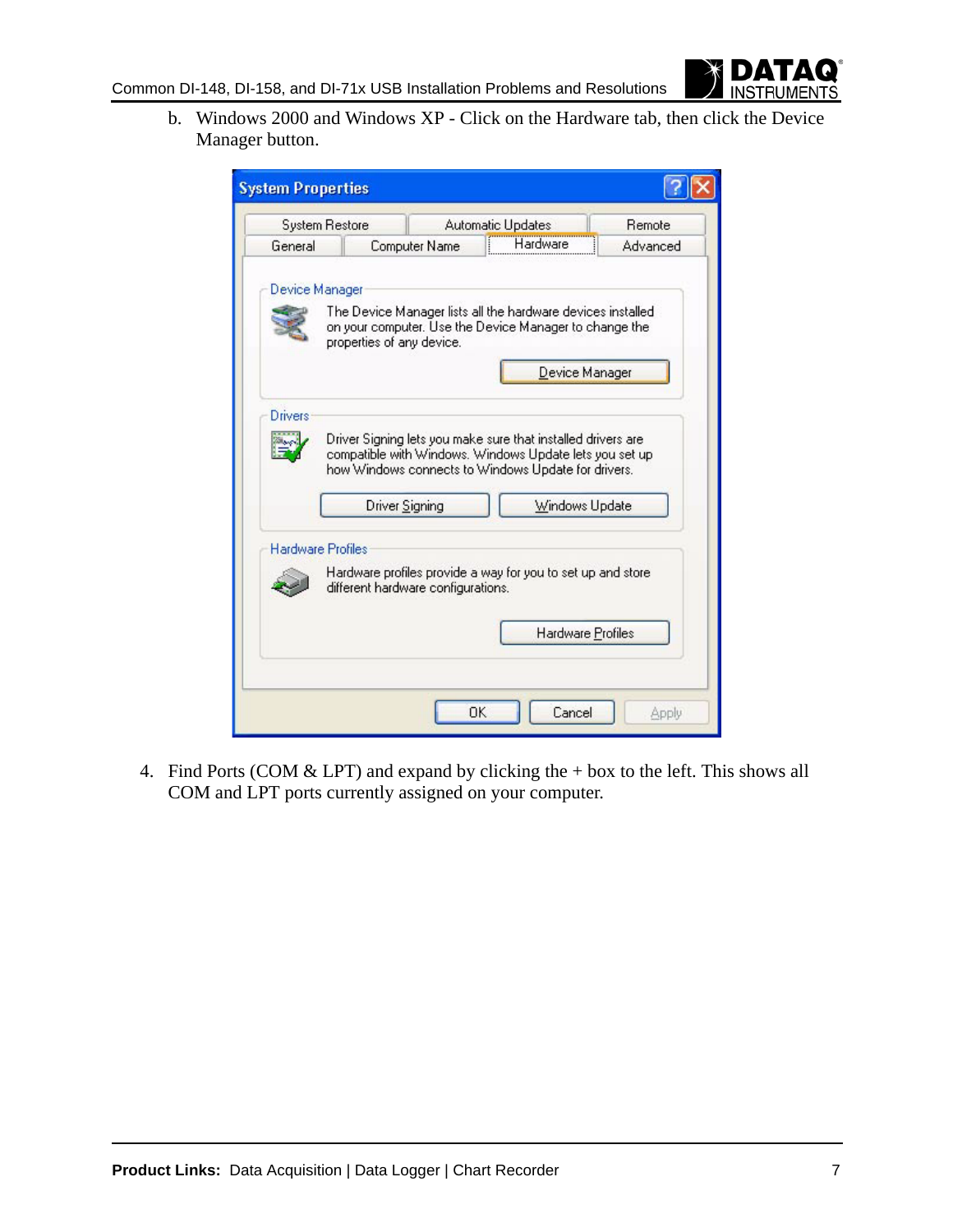**INSTRUMENTS** 

5. Find DATAQ DIxxx (COM#) - # is the COM port designated for your device.

| Device Manager                                                                                                                                                                                                                                                                                                                                                                                                    |  |
|-------------------------------------------------------------------------------------------------------------------------------------------------------------------------------------------------------------------------------------------------------------------------------------------------------------------------------------------------------------------------------------------------------------------|--|
| Help<br>File<br>View<br>Action                                                                                                                                                                                                                                                                                                                                                                                    |  |
| 白色 白凤 《又见<br>丽                                                                                                                                                                                                                                                                                                                                                                                                    |  |
| Keyboards<br>$+$<br>Mice and other pointing devices<br>$\overline{+}$<br>$\overline{+}$<br>Monitors<br>· 图 Network adapters<br>$\overline{+}$<br>d y Ports (COM & LPT)<br>Communications Port (COM1)<br>DATAQ DI-710-USB (COM6)<br>ECP Printer Port (LPT1)<br>Processors<br>Sound, video and game controllers<br>$+$<br>Storage volumes<br>System devices<br>$\overline{+}$<br>ఆ Universal Serial Bus controllers |  |
|                                                                                                                                                                                                                                                                                                                                                                                                                   |  |

- 6. Change the COM port Number of your Device.
	- a. Right-click on DATAQ DIxxx (COM#).
	- b. Click on Properties.

| Device Manager                                                                                                                                                                                                                                                                                                                                                                            |                                                                                         |
|-------------------------------------------------------------------------------------------------------------------------------------------------------------------------------------------------------------------------------------------------------------------------------------------------------------------------------------------------------------------------------------------|-----------------------------------------------------------------------------------------|
| Help<br>File<br>Action<br>View                                                                                                                                                                                                                                                                                                                                                            |                                                                                         |
| $\mathbb{B}$<br>q &<br>図<br>盯                                                                                                                                                                                                                                                                                                                                                             | 図の                                                                                      |
| Keyboards<br>$+$<br>Mice and other pointing devices<br>$\overline{+}$<br><b>Monitors</b><br>$\overline{+}$<br>+ 图 Network adapters<br>Ports (COM & LPT)<br>$-1$<br>Communications Port (COM1)<br>DATAQ DI-710-USB (COM6)<br>ECP Printer Port (LPT1)<br>Processors<br>Sound, video and game controlle<br>Storage volumes<br>System devices<br>$+$<br>+ €→ Universal Serial Bus controllers | Update Driver<br>Disable<br>Uninstall<br>Scan for hardware changes<br><b>Properties</b> |
| Opens property sheet for the current selecl                                                                                                                                                                                                                                                                                                                                               |                                                                                         |

c. Click on the Port Settings tab.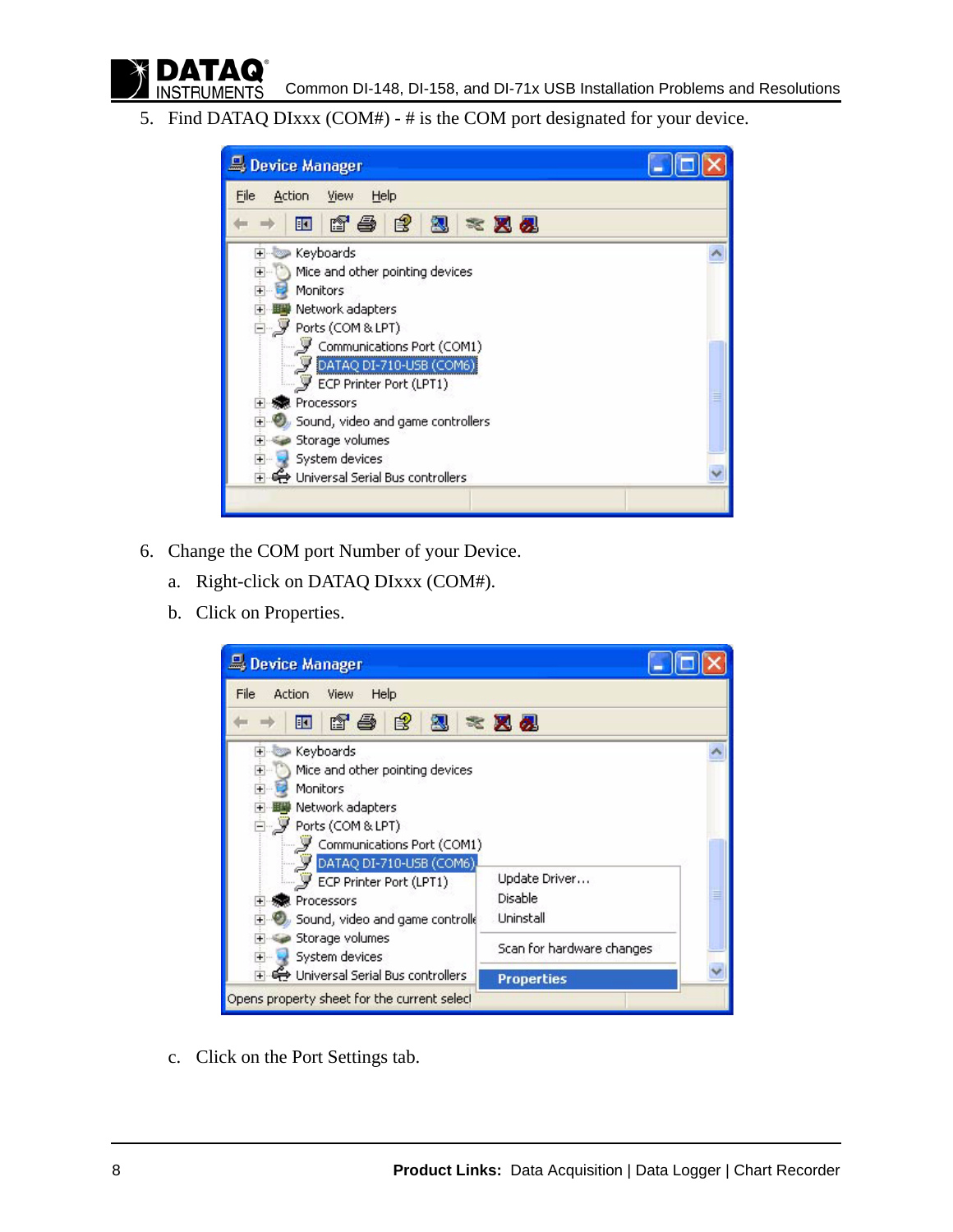

d. Click on the Advanced button.

|         | DATAQ DI-710-USB (COM6) Properties |        |                    |              |                         |                          |
|---------|------------------------------------|--------|--------------------|--------------|-------------------------|--------------------------|
| General | Port Settings                      | Driver | Details            |              |                         |                          |
|         |                                    |        |                    |              |                         |                          |
|         |                                    |        | Bits per second:   | 9600         |                         | $\overline{\phantom{a}}$ |
|         |                                    |        | Data bits: 8       |              |                         |                          |
|         |                                    |        |                    | Parity: None |                         | $\blacktriangledown$     |
|         |                                    |        | Stop bits: 1       |              |                         | ▼                        |
|         |                                    |        | Flow control: None |              |                         | $\overline{\phantom{a}}$ |
|         |                                    |        | Advanced           |              | <b>Restore Defaults</b> |                          |
|         |                                    |        |                    |              |                         |                          |
|         |                                    |        |                    |              |                         |                          |
|         |                                    |        |                    |              |                         |                          |
|         |                                    |        |                    |              | OK                      | Cancel                   |

e. Click the down arrow on the COM Port Number drop-down menu.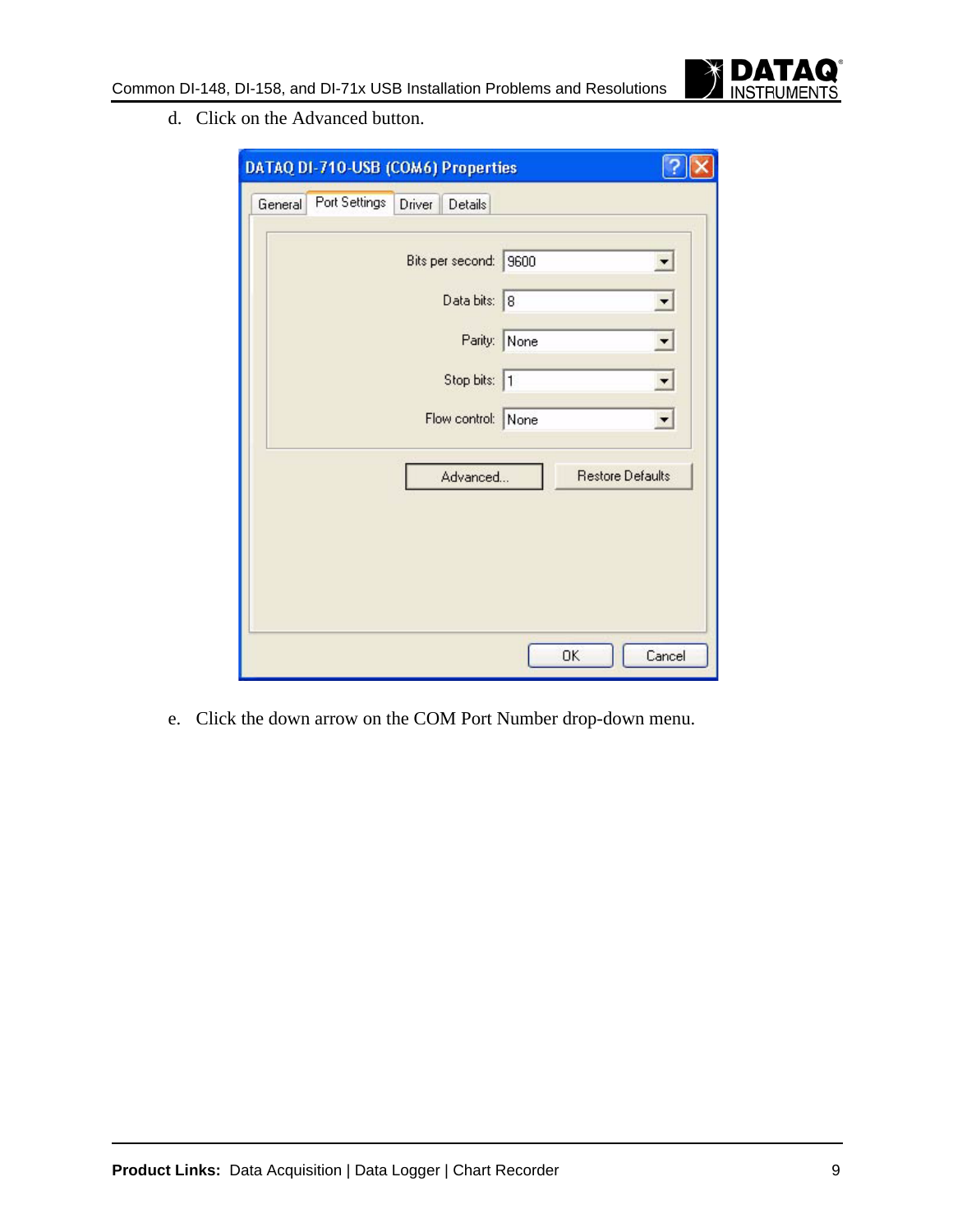

f. Select a COM port number between 5 and 16 (avoid COM port numbers that are "in use").

| <b>Advanced Settings for COM6</b>                                                                                                                                                                             |                                                                           |                                        |
|---------------------------------------------------------------------------------------------------------------------------------------------------------------------------------------------------------------|---------------------------------------------------------------------------|----------------------------------------|
| <b>COM Port Number:</b><br>COM6<br>COM6<br>COM7<br><b>USB Transfer Sizes</b><br>COM8<br>Select lower settings COM9<br>Select higher settings for faster performance.<br>Receive (Bytes):<br>Transmit (Bytes): | Ince problems at low baud rates.<br>4096<br>4096                          | <b>OK</b><br>Cancel<br><b>Defaults</b> |
| <b>BM Options</b>                                                                                                                                                                                             |                                                                           |                                        |
| Select lower settings to correct response problems.                                                                                                                                                           |                                                                           |                                        |
| Latency Timer (msec):                                                                                                                                                                                         | 16                                                                        |                                        |
| Miscellaneous Options                                                                                                                                                                                         |                                                                           |                                        |
| Minimum Read Timeout (msec):                                                                                                                                                                                  | Serial Enumerator<br>0<br><b>Serial Printer</b>                           |                                        |
| Minimum Write Timeout (msec):                                                                                                                                                                                 | Cancel If Power Off<br>0<br>Event On Surprise Removal<br>Set RTS On Close |                                        |

Run the WinDaq installation program. Did WinDaq install properly? If not proceed to the next step.

#### <span id="page-9-0"></span>**Verify that previously installed hardware/software does not conflict with WinDaq installation**

It is possible that previously installed hardware/software (Palm Pilots, Digital cameras, etc.) conflicts with the WinDaq installation. To reduce the likelihood of such a conflict disable all programs in your start-up menu.

1. Click the "Start" button and select "Run."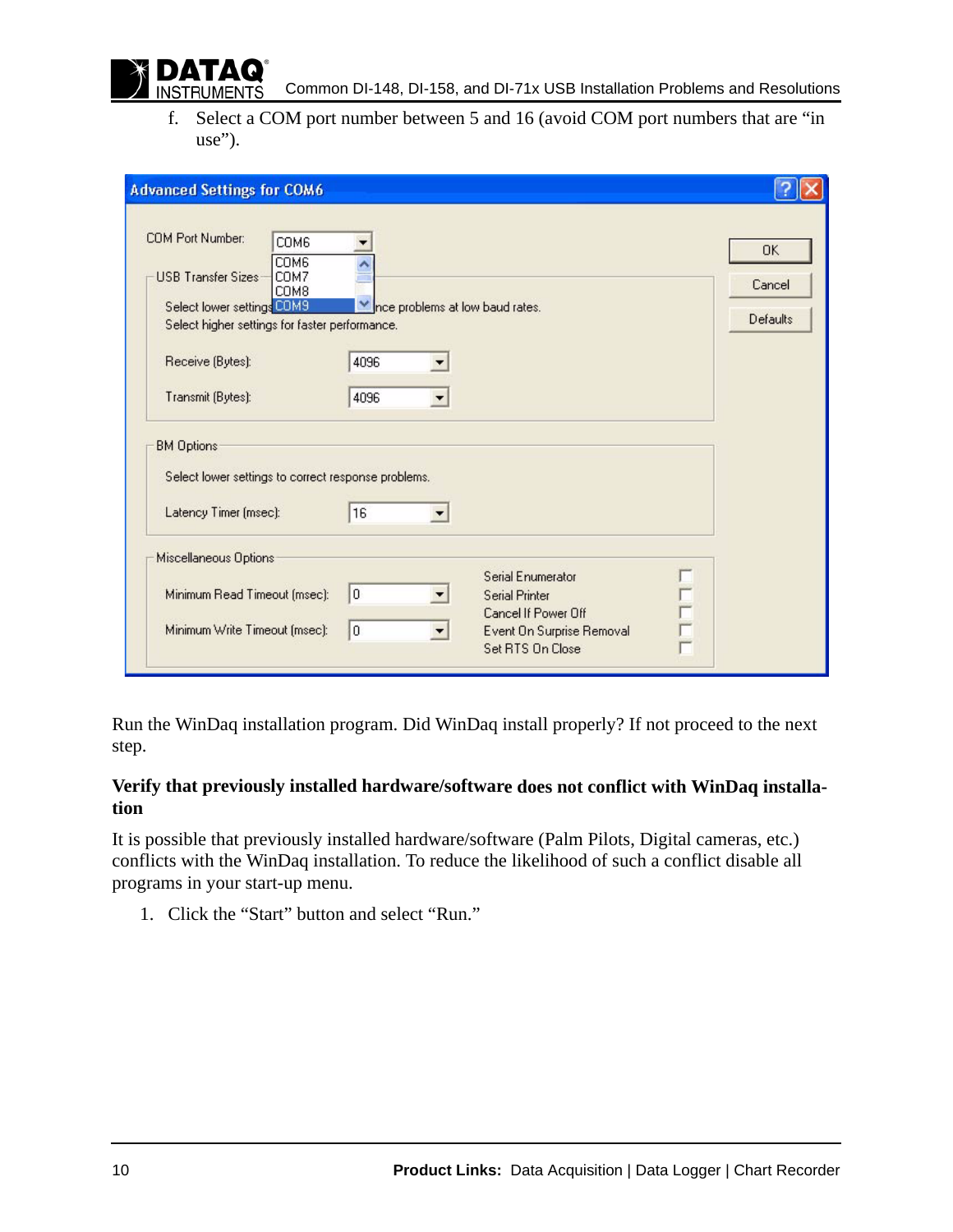2. Type **MSCONFIG** in the run window and click the "OK" button.



3. From the "System Configuration Utility" window select the "Startup" tab.

| System Configuration Utility |                                 |                                              |
|------------------------------|---------------------------------|----------------------------------------------|
| SYSTEM.INI<br>General        | WIN.INI<br>BOOT.INI<br>Services | Startup                                      |
| Startup Item                 | Command                         | Location                                     |
| DirectCD                     | C:\Program Files\Adap…          | SOFTWARE\Microsoft\Windows\CurrentVersion\Ru |
| fbdirect                     | C:\PROGRA~1\\scans              | SOFTWARE\Microsoft\Windows\CurrentVersion\Ru |
| msmsgs                       | "C:\Program Files\Mes           | SOFTWARE\Microsoft\Windows\CurrentVersion\Ru |
| attask                       | "C:\Program Files\Quic…         | SOFTWARE\Microsoft\Windows\CurrentVersion\RL |
| jusched                      | C:\Program Files\Java           | SOFTWARE\Microsoft\Windows\CurrentVersion\RL |
| ViewMar                      | C:\Program Files\View           | SOFTWARE\Microsoft\Windows\CurrentVersion\Ru |
| vptray                       | C:\PROGRA~1\NavNT               | SOFTWARE\Microsoft\Windows\CurrentVersion\Ru |
| 500Loader                    | C:\DI-760~1\500ldrnt            | Common Startup                               |
| 730Loader                    | C:\DI-720~1\500ldrnt            | Common Startup                               |
| Acrobat Assistant            | C:\Program Files\Adob           | Common Startup                               |
| Adobe Reader Spe             | C:\PROGRA~1\Adobe               | Common Startup                               |
| Iomega Backup Sch            | C:\Program Files\Iome           | Common Startup                               |
| K.                           | <b>SHIF</b>                     | ⋗                                            |
|                              |                                 | Enable All<br>Disable All                    |
|                              | ОК                              | Cancel<br>Help<br><b>Apply</b>               |

4. Click on the "Disable All" button and then click "OK" (you can re-enable startup items later).

Run the WinDaq installation program. Did WinDaq install properly? If so there is another application installed on your PC that conflicts with the WinDaq installation. This is not a WinDaq Installation issue, but an issue with the ill-behaved application. Identifying the responsible application is a process of elimination. Once isolated, contact the author of the conflicting application for additional support.

If you continue to experience WinDaq installation problems proceed to the next step.